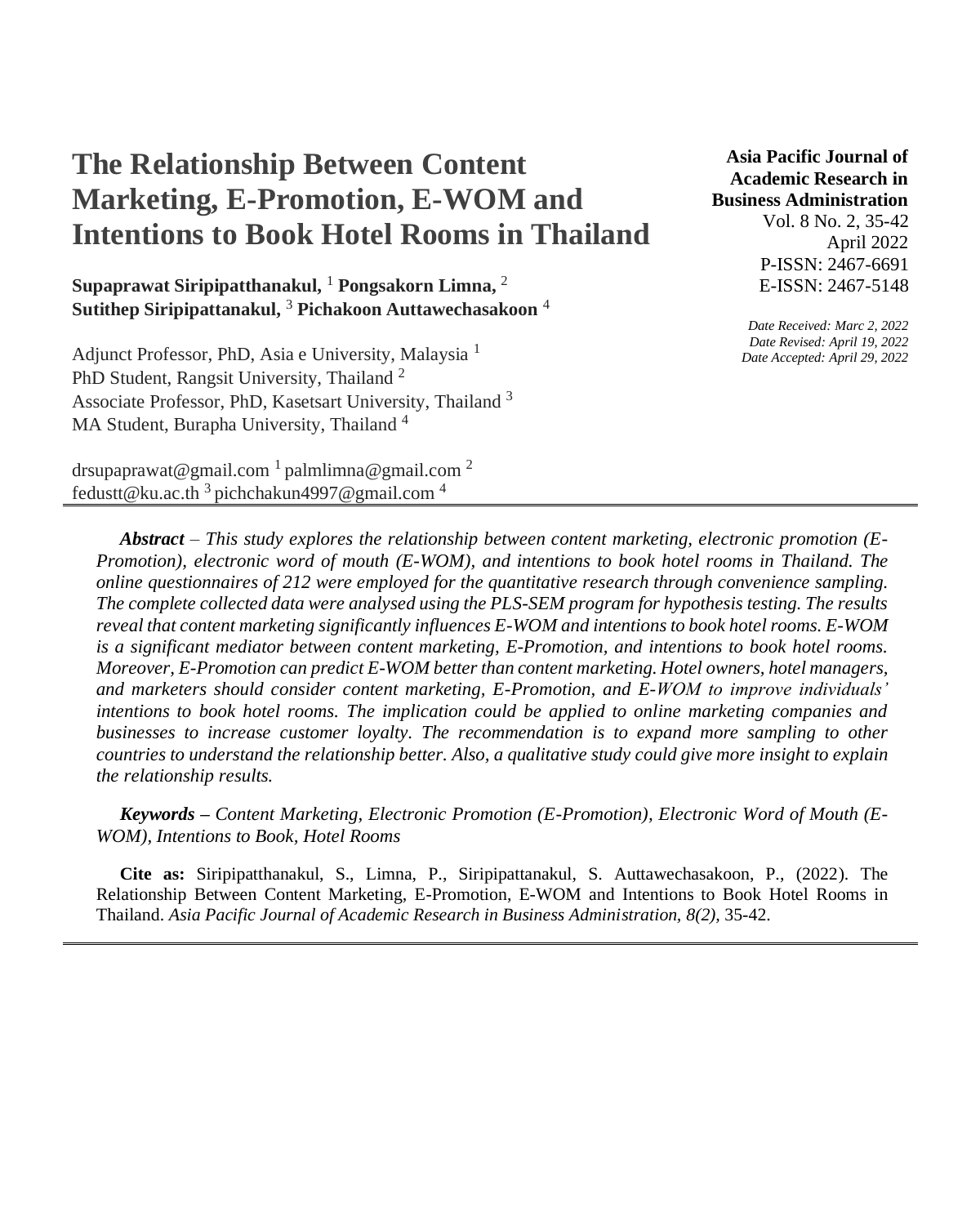## **INTRODUCTION**

The introduction must include the rationale and the The hospitality sector, especially the hotel industry, is one of Thailand's most essential economic sectors, and it is currently a highly competitive market [1]. Furthermore, an effective marketing strategy, such as promotion, is essential for gaining a sustainable competitive advantage and customer behaviour in a highly competitive marketplace [2-3]. A hotel cannot survive in this competitive environment unless it responds to its customers' needs and expectations [3]. Besides, in this digital era, digital marketing is one of the biggest and best markets for communication with audiences through the internet, digital technologies, and social media platforms to increase sales, build brands, and drive more product or service traffic [4]. Promoting digital marketing activity (E-Promotion) and sharing information, such as marketing content and promotions, on digital platforms can influence customer cognition, emotion, and behaviour [5-6]. Furthermore, electronic word of mouth (E-WOM) influences customer purchasing behaviour. A positive E-WOM influences customers and may persuade them to buy because it is an honest unpaid opinion from a previous customer [7]. Therefore, it is critical to evaluate the relationship between content marketing, E-Promotion, E-WOM, and customers' intentions to book hotel rooms in Thailand.

#### **RESEARCH OBJECTIVE**

This study explores the relationship between content marketing, E-Promotion, E-WOM, and intentions to book hotel rooms in Thailand. This study could assist hotel managers, including other hospitality industry businesses, improve digital marketing strategies to respond to customers' needs and expectations and increase customers' intentions to book hotel rooms. Besides, it may aid in digital marketing to develop effective marketing strategies. Consequently, high business performance will incur.

## **RESEARCH QUESTION**

Is there any relationship between content marketing, E-Promotion, E-WOM, and intentions to book hotel rooms in Thailand, and how?

## **LITERATURE REVIEW Content Marketing**

Content marketing is a business process and critical strategic marketing that focuses on disseminating valuable, creating, relevant, and

consistent content to retain and attract a clearly defined audience and, ultimately, stimulate profitable customer activities [8]. Hidayanto et al. [9] investigated the factors influencing customers' intentions to increase online group buying. It was established that there was a link between content marketing and E-WOM. Also, there was a relationship between content marketing and customers' intention to engage in online group buying. Moreover, Bu et al. [10] confirmed a relationship between content marketing and E-WOM in food tourism. Therefore, there is an association between content marketing and E-WOM.

- *H1: Content marketing significantly influences the intention to book hotel rooms.*
- *H2: Content marketing significantly influences electronic word of mouth.*

#### **Electronic Promotion (E-Promotion)**

Electronic promotion, a vital marketing activity, can attract frequent and existing visitors and new customers and persuade them not to switch to a competitor [11]. The ease of searching, the information from web content, the product and service, and the effectiveness and speed are all important indicators of E-Promotion [12]. Napawut et al. [6] investigated the role of E-WOM in mediating the linkage between digital marketing activities and purchase intent among Thai Shopee customers. There was a relationship between E-Promotion and E-WOM. Moreover, Hidayanto et al. [9] also confirmed a relationship between promotion and E-WOM. Therefore, there is a relationship between E-Promotion and E-WOM.

*H3: Electronic promotion significantly influences electronic word of mouth.*

## **Electronic Word of Mouth (E-WOM)**

Electronic word of mouth is a type of communication that has evolved from physical communication to electronic word of mouth. Its role is to persuade customers to provide feedback and share it with others [13]. Ismagilova et al. [14] confirmed a relationship between E-WOM and individuals' buying intentions. Moreover, Al-Gasawneh and Al-Adamat [15] confirmed that E-WOM influenced the relationship between content marketing and green purchasing intentions. Hence, it is critical to increase customer intent to buy green products through word-of-mouth and the presentation of appropriate marketing content. Therefore, there is a relationship between content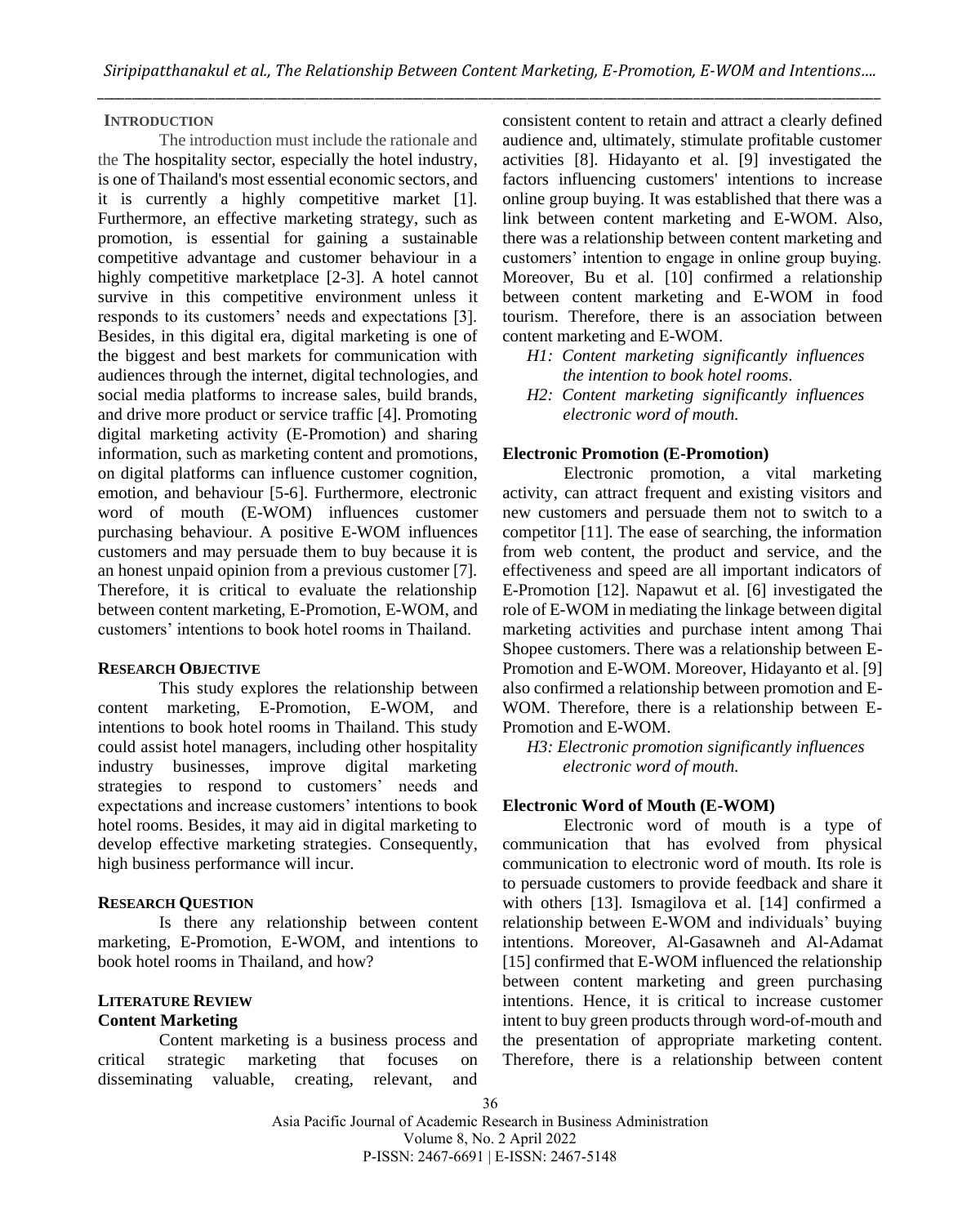marketing, E-Promotion, E-WOM, and intentions to book hotel rooms.

- *H4: Electronic word of mouth significantly influences customers' intention to book hotel rooms.*
- *H5: Electronic word of mouth is a significant mediator between content marketing, electronic promotion, and customers' intention to book hotel rooms.*

## **The Intention to Book Hotel Rooms**

Behavioural intention refers to a person's conscious plans or the likelihood that a person will

engage in a specific behaviour or not [6]. Purchase intention is the likelihood that a customer will purchase a product or service based on the factors that motivate and stimulate consumers to buy [16]. Therefore, customers' intention to book hotel rooms in this study refers to the likelihood that a customer will book hotel rooms based on the factors that motivate them. Several factors influence individuals' intentions to book hotel rooms, such as perceived ease of use, perceived usefulness, trust in online hoteliers [17], hotel rooms' scarcity, hotel popularity, and customer rating [18]. In this study, customers' intention to book hotel rooms is based on content marketing, E-Promotion, and E-WOM.

## **Conceptual Framework**



Figure 1. Conceptual Framework

## **MATERIALS AND METHODS Research Method**

This study used closed-end questionnaires (Likert's Scale) for data collection. The researchers developed the questionnaire items based on previous research. Cronbach alpha coefficients are required to overcome all 0.70 constructs when assessing the reliability of measurements [19]. All the primary variables were measured using a five-point Likert Scale with the following classifications: strongly agree with a value of 5, agree with a value of 4, neutral with a value of 3, disagree with a value of 2, and strongly disagree with a value of 1. The respondents' demographics were derived from the study conducted by Sitthipon et al. [19]. The questionnaire items in content marketing, E-Promotion, E-WOM, and intentions to book hotel rooms were based on Napawut et al. [6].

## **Population and Sample**

The study's target population is unknown. A typical survey has a 95% confidence level. Accordingly, collecting data using a sample error of 5% and a precision level of 95% [20]. As required by inferential statistics, the sample size calculation for an infinite population exceeded 100 and followed the recommendation of Kock and Hadaya [21]. The total number of participants in the study was 212, over the minimum required sample size of 100. The population was Thai people who had the experience of booking hotel rooms through websites. The study's samples included Thai people over 18 years old who had experience in booking hotel rooms through hotels' websites in Thailand.

## **Data Collection**

The researchers collected the data using selfadministered questionnaires and employed convenience sampling from five regions of Thailand (Northern, Eastern, North-eastern, Central, and Southern-Western). The population was over 18 years old. Before distributing online questionnaires, the researchers explained the study's objective to the respondents and solicited their participation. Data was collected from March 10th, 2022, to March 30th, 2022, via the selfadministered online survey.

**Data Analysis** The gathered data were analyzed using SPSS Version 27 and the Partial Least Squares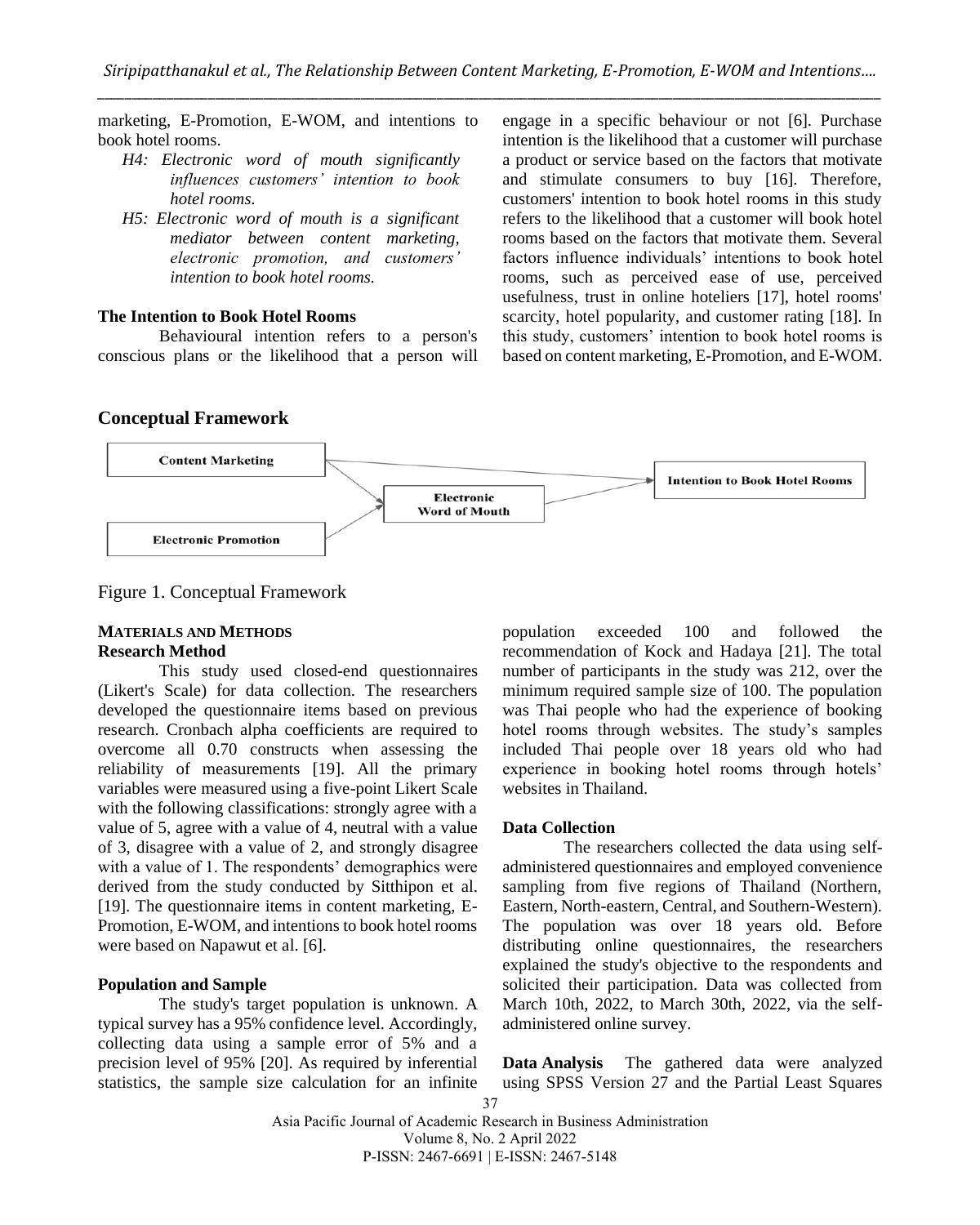Structural Equation Model: PLS-SEM, ADANCO 2.3. The demographic characteristics of the respondents were examined using descriptive statistics (frequency and percentage). The results and questionnaire items for each variable were analyzed using mean and standard deviation. The consistency and reliability of the data were evaluated using the Cronbach's Alpha reliability coefficient. The instrument's validity was evaluated by calculating factor loadings. Cronbach's Alpha was utilized to evaluate the data set's dependability. The hypotheses were examined utilizing PLS-SEM and ADANCO 2.3. (Inferential statistics). Cronbach's Alpha and Factor Loadings were set at 0.7. AVE was set at 0.5 following the study of Sitthipon, [19] and Si Dah, [20]. SRMR was set at 0.1 following the study of Lee et al., [22].

# **RESULTS AND DISCUSSION**

| <b>Demographics</b>   | raore 1. Demographic enaracteristics of the respondents $(n-212)$ | <b>Frequency</b> | Percentage |
|-----------------------|-------------------------------------------------------------------|------------------|------------|
|                       | Male                                                              | 152              | 71.70%     |
| Gender                | Female                                                            | 60               | 28.30%     |
|                       | Northern                                                          | 17               | 8.00%      |
|                       | Eastern                                                           | 29               | 13.70%     |
| <b>Region</b>         | North-eastern                                                     | 28               | 13.20%     |
|                       | Central                                                           | 12               | 5.70%      |
|                       | Southern-Western                                                  | 126              | 59.40%     |
|                       | 18 - 25 years old                                                 | 21               | 9.90%      |
|                       | $25 - 30$ years old                                               | 112              | 52.80%     |
| Age                   | 31 - 35 years old                                                 | 49               | 23.10%     |
|                       | 36 - 40 years old                                                 | 14               | 6.60%      |
|                       | 41 years old or over                                              | 16               | 7.60%      |
| <b>Status</b>         | Single                                                            | 174              | 82.10%     |
|                       | Married                                                           | 38               | 17.90%     |
|                       | <b>Associated Degree</b>                                          | 8                | 3.80%      |
| <b>Education</b>      | Bachelor's Degree                                                 | 182              | 85.80%     |
|                       | Master's Degree                                                   | 18               | 8.50%      |
|                       | Doctorate Degree                                                  | 4                | 1.90%      |
|                       | Less than 10,000 THB                                              | 15               | 7.10%      |
|                       | 10,001 - 20,000 THB                                               | 60               | 28.30%     |
| <b>Monthly Income</b> | 20,001 - 30,000 THB                                               | 80               | 37.70%     |
|                       | 30,001 - 40,000 THB                                               | 30               | 14.20%     |
|                       | 40,0001 - 50,000 THB                                              | 6                | 2.80%      |
|                       | More than 50,000 THB                                              | 21               | 9.90%      |
|                       | <b>Total</b>                                                      | 212              | 100%       |

| Table 1. Demographic Characteristics of the Respondents (n=212) |  |  |  |  |  |
|-----------------------------------------------------------------|--|--|--|--|--|
|-----------------------------------------------------------------|--|--|--|--|--|

Most hotels' customers in this study were male (71.7%), visiting the hotels located in Southern-Western in Thailand, the age was between 25-30 years old (52.8%), single (82.1%), held bachelor's degree (85.8%), and earned the monthly income between 20,001-30,000 baht. The sample was representative of hotels' customers during the COVID-19 pandemic in Thailand regarding the influencing factors of content marketing, E-Promotion, and E-WOM.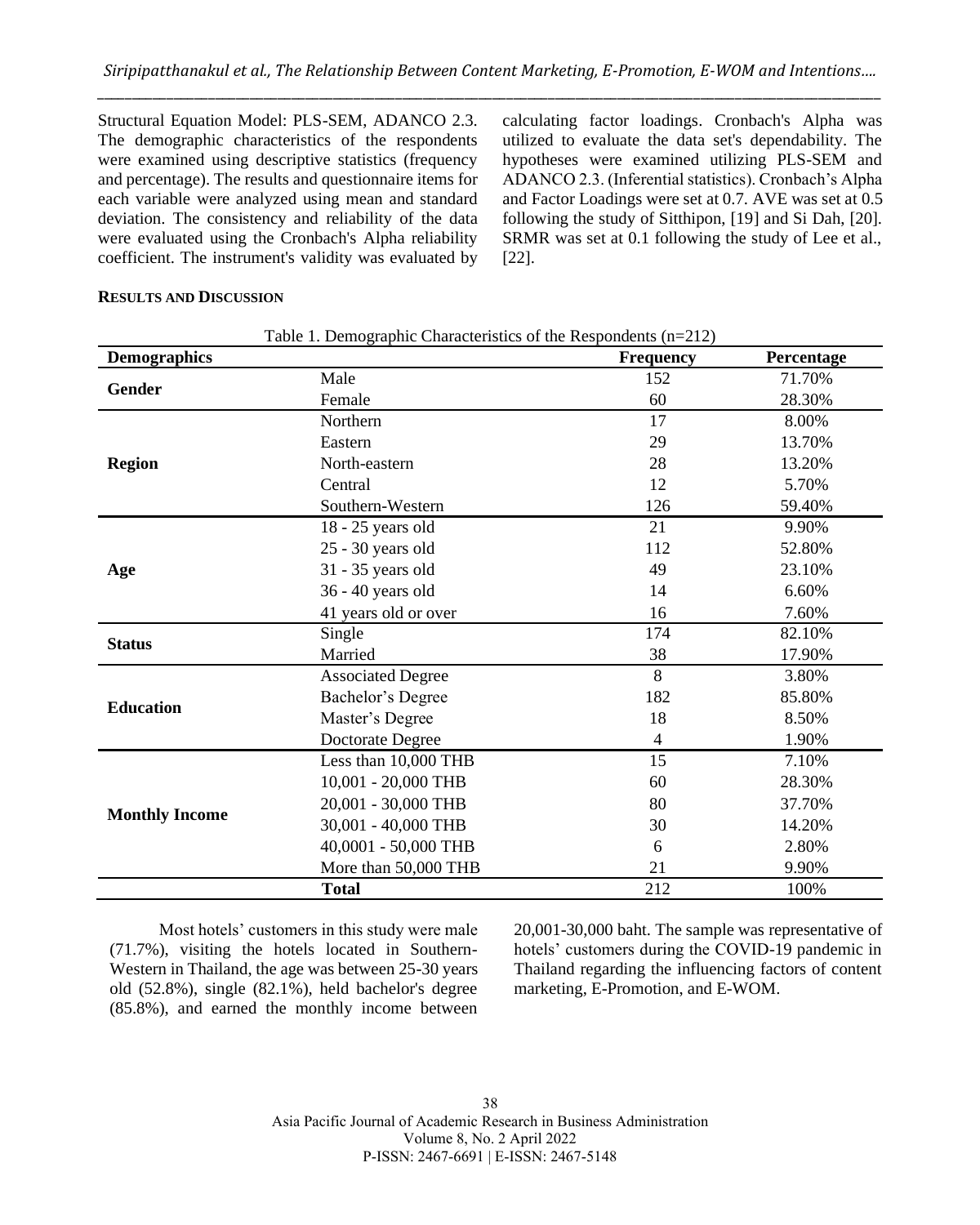| Table 2. Hem Loadings, Cronoach 8 Alpha, and Average variance Extracted $(n-212)$ |                    |                     |            |  |  |  |
|-----------------------------------------------------------------------------------|--------------------|---------------------|------------|--|--|--|
| <b>Items</b>                                                                      | Factor<br>Loadings | Cronbach's<br>Alpha | <b>AVE</b> |  |  |  |
| <b>Content Marketing (CM)</b>                                                     |                    |                     |            |  |  |  |
| 1. The hotel's content marketing is relevant information to my interests.         | 0.8497             |                     |            |  |  |  |
| (Mean=4.92, SD.=0.343)                                                            |                    |                     |            |  |  |  |
| 2. The hotel's content marketing is accurate information.                         | 0.8878             |                     |            |  |  |  |
| (Mean=4.89, SD, $=$ 0.409)                                                        |                    | 0.8984              | 0.7129     |  |  |  |
| 3. The hotel's content marketing is easy to understand. (Mean=4.88, SD.=0.413)    | 0.8925             |                     |            |  |  |  |
| 4. The hotel's content marketing attracts consumers. (Mean=4.93, SD.=0.292)       | 0.8136             |                     |            |  |  |  |
| 5. The hotel's content marketing benefits customers. (Mean=4.94, SD.=0.277)       | 0.7718             |                     |            |  |  |  |
| <b>Electronic Promotion (EPRO)</b>                                                |                    |                     |            |  |  |  |
| 1. Promotions frequently shown on the hotel's website are easier to find          | 0.8126             |                     |            |  |  |  |
| information. (Mean=4.95, SD.= $0.213$ )                                           |                    |                     |            |  |  |  |
| 2. Promotion on the hotel's website is good information for me.                   | 0.9204             | 0.8209              | 0.7378     |  |  |  |
| (Mean=4.94, SD, $= 0.232$ )                                                       |                    |                     |            |  |  |  |
| 3. The hotel's website promotes the room and services essential for me.           | 0.8402             |                     |            |  |  |  |
| (Mean=4.94, SD, = 0.259)                                                          |                    |                     |            |  |  |  |
| <b>Electronic Word of Mouth (EWOM)</b>                                            |                    |                     |            |  |  |  |
| 1. E-WOM regarding the hotel is helpful to me. (Mean=4.92, SD.=0.314)             | 0.8612             |                     |            |  |  |  |
| 2. Online reviews and comments regarding the hotel influence my choice.           | 0.8628             | 0.8253              | 0.7409     |  |  |  |
| (Mean=4.95, SD. = $0.243$ )                                                       |                    |                     |            |  |  |  |
| 3. Recommendations regarding the hotel would increase my interest in more         | 0.8584             |                     |            |  |  |  |
| information. (Mean=4.93, SD.= $0.301$ )                                           |                    |                     |            |  |  |  |

Table 2. Item Loadings, Cronbach's Alpha, and Average Variance Extracted (n=212)

## Table 3. R-Squared (n=212)

| Construct                      | Coefficient of Determination $(\mathbb{R}^2)$ | Adjusted $\mathbb{R}^2$ |
|--------------------------------|-----------------------------------------------|-------------------------|
| Electronic Word of Mouth       | 0.7458                                        | 0.7433                  |
| Intentions to Book Hotel Rooms | 0.7932                                        | 0.7913                  |

#### Table 4. Effect Overview (n=212)

| <b>Effect</b>                                     | Beta   | <b>Indirect Effect</b> | <b>Total Effect</b> | Cohen's $f^2$ |
|---------------------------------------------------|--------|------------------------|---------------------|---------------|
| Content Marketing $\rightarrow$ E-Word of Mouth   | 0.4009 |                        | 0.4009              | 0.3174        |
| Content Marketing $\rightarrow$ Intention to Book | 0.4866 | 0.1837                 | 0.6703              | 0.4543        |
| E-Promotion $\rightarrow$ E-Word of Mouth         | 0.5326 |                        | 0.5326              | 0.5603        |
| E-Promotion $\rightarrow$ Intention to Book       |        | 0.2441                 | 0.2441              |               |
| E-Word of Mouth $\rightarrow$ Intention to Book   | 0.4583 |                        | 0.4583              | 0.403         |

|  | Table 5. Total Effects Inference (n=212) |  |  |  |
|--|------------------------------------------|--|--|--|
|--|------------------------------------------|--|--|--|

| Original                |             | <b>Standard Bootstrap Results</b> |                   |         |                             | <b>Percentile Bootstrap</b><br>Ouantiles |        |        |        |
|-------------------------|-------------|-----------------------------------|-------------------|---------|-----------------------------|------------------------------------------|--------|--------|--------|
| Effect                  | Coefficient | Mean<br>Value                     | Standard<br>Error | T-Value | P-Value<br>$(2 -$<br>Sided) | P-Value<br>(1-<br>Sided)                 | 0.50%  | 2.50%  | 97.50% |
| $CM \rightarrow EWOM$   | 0.4009      | 0.4034                            | 0.1236            | 3.2424  | 0.0012                      | 0.0006                                   | 0.0883 | 0.1776 | 0.6587 |
| $CM \rightarrow IB$     | 0.6703      | 0.0618                            | 0.0766            | 8.7467  | $\Omega$                    | $\mathbf{0}$                             | 0.4315 | 0.5251 | 0.8328 |
| $EPRO \rightarrow EWOM$ | 0.5326      | 0.5315                            | 0.1209            | 4.405   | $\theta$                    | $\theta$                                 | 0.1388 | 0.2759 | 0.7395 |
| $EPRO \rightarrow IB$   | 0.2441      | 0.2384                            | 0.0792            | 3.0806  | 0.0021                      | 0.0011                                   | 0.0497 | 0.0898 | 0.4042 |
| $EWOM \rightarrow IB$   | 0.4583      | 0.4559                            | 0.1382            | 3.3171  | 0.0009                      | 0.0005                                   | 0.1385 | 0.1996 | 0.7746 |

CM=Content Marketing; EWOM=Electronic Word of Mouth; EPRO=Electronic Promotion; IB=Intentions to Book Hotel Rooms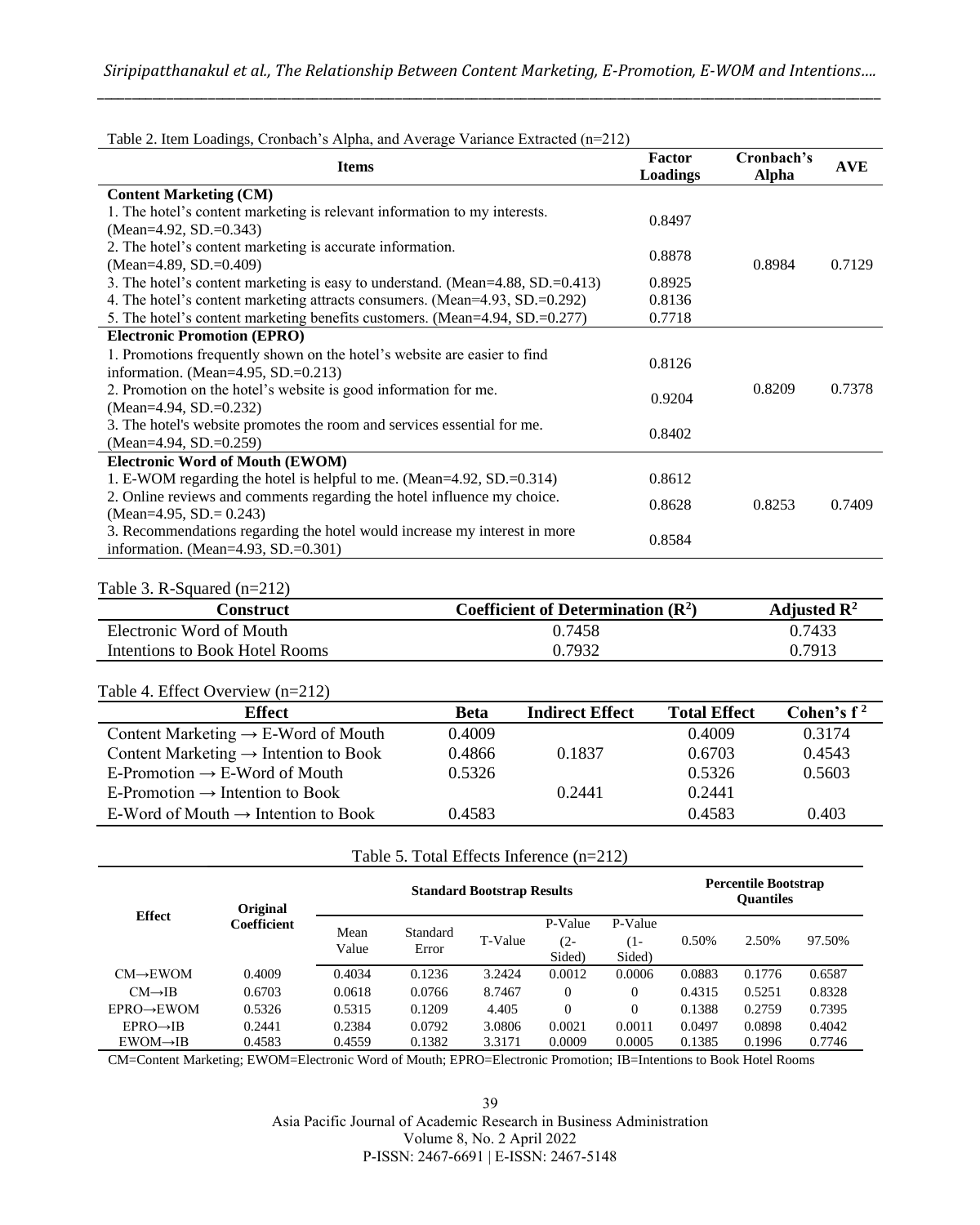

Figure 1. PLS-SEM Model of the Study (SRMR=0.0986).

Content marketing can predict intentions to book hotel rooms at  $\beta$ =0.487, p<0.001 (two tails at 0.0000 and one tail at 0.0000). Content marketing can E-WOM at  $\beta$ =0.401, p<0.01 (two tails at 0.0012 and one tail at 0.0006). E-Promotion can predict intentions to book hotel rooms at  $\beta$ =0.533, p<0.001 (two tails at 0.0000 and one tail at 0.0000). E-WOM can predict

intentions to book hotel rooms at  $\beta$ =0.458, p<0.001 (two tails at 0.0000 and one tail at 0.0000). E-WOM is a significant mediator between content marketing and E-WOM by about 74.6%  $(R^2=0.746)$ . Overall, the relationship phenomenon predicting intentions to book hotel rooms

can be explained by about 79.3% ( $\mathbb{R}^2$ =0.793).

#### **Assumptions**

Table 6. Summary of Hypothesis Testing

| <b>Hypotheses</b>                   | <b>Results</b>             | <b>Actions</b> |
|-------------------------------------|----------------------------|----------------|
| H1: Content Marketing $\rightarrow$ |                            |                |
| Intentions to Book Hotel Rooms      | $\beta = 0.487, p < 0.001$ | Supported      |
| H2: Content Marketing $\rightarrow$ |                            |                |
| E-Word of Mouth                     | $\beta = 0.401, p < 0.01$  | Supported      |
| H3: E-Promotion $\rightarrow$       |                            |                |
| E-Word of Mouth                     | $\beta = 0.533$ , p<0.001  | Supported      |
|                                     |                            |                |

#### **DISCUSSION**

The study's hypothesis testing results supported the proposed conceptual framework. The results indicated a relationship between content marketing, E-WOM, E-Promotion, and customers' intentions to book hotel rooms. The findings confirmed the previous research of Hidayanto et al. [9] that content marketing significantly influences the intention to book hotel rooms. The findings supported Bu et al. [10] that content marketing significantly influences E-WOM. The findings

supported Napawut et al. [6] and Hidayanto et al. [9] that E-Promotion significantly influences E-WOM. The findings supported Ismagilova et al. [14] that E-WOM significantly influences customers' intention to book hotel rooms. The findings supported Al-Gasawneh & Al-Adamat [15] that E-WOM is a significant mediator between content marketing, E-Promotion, and customers' intention to book hotel rooms.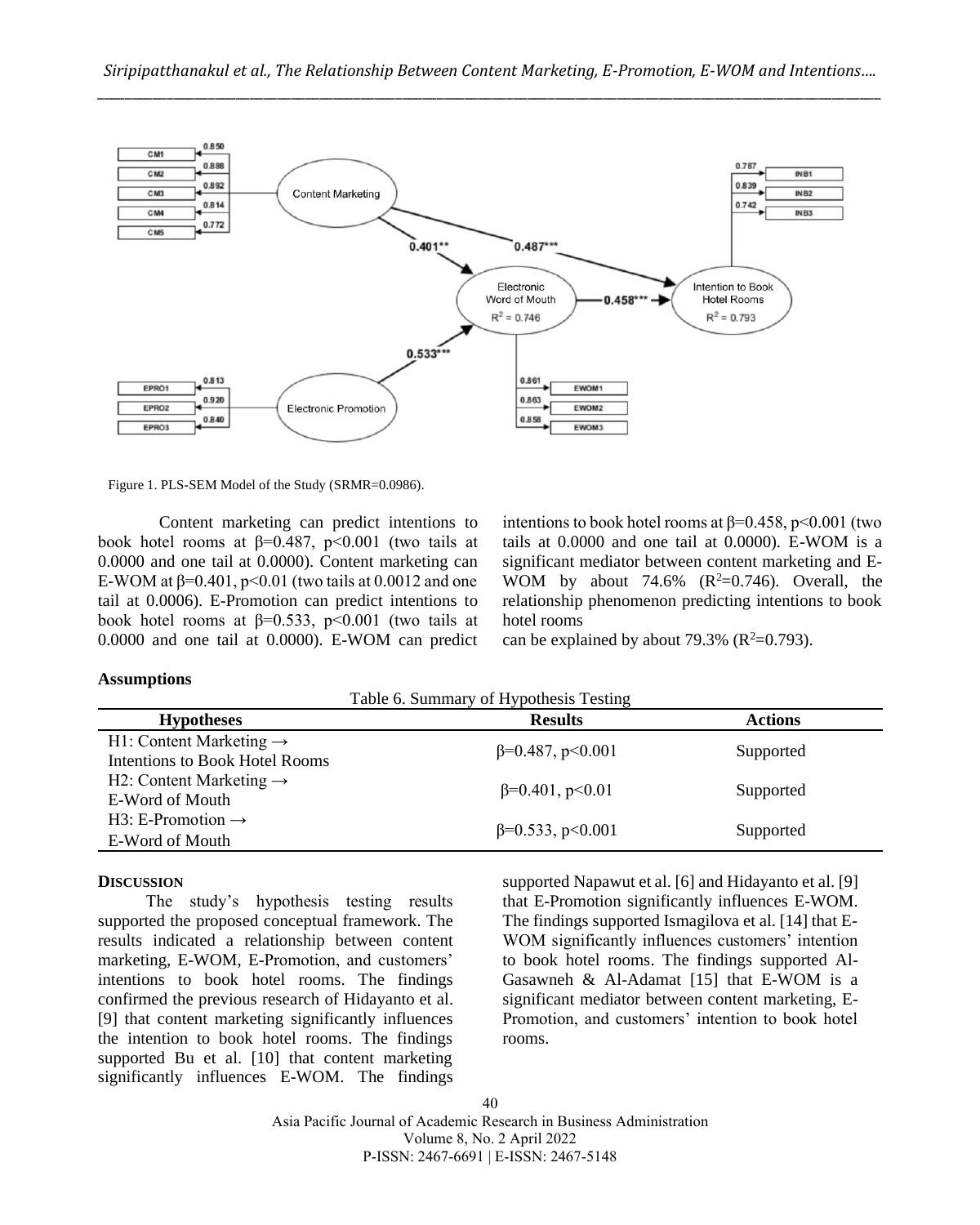## **CONCLUSIONS**

Social marketing is a relatively new form of today's marketing. The study investigates customers' intentions to book hotel rooms regarding three main factors of social marketing activities including content marketing, E-Promotion, and E-WOM. The two main predictors that could motivate customers to book hotel rooms are content marketing and E-WOM. Also, E-WOM is a significant mediator between content marketing, E-Promotion, and the criterion variable of intentions to book hotel rooms. Hence, it is recommended that hotel owners, hotel managers, and marketers should consider content marketing, E-Promotion, and E-WOM to improve individuals' intentions to book hotel rooms. Hotel customers perceive the hotel's content marketing as relevant information interests are important. Moreover, promotions frequently shown on the hotel's website are easier to find information and induce their decisions to book hotel rooms. Online reviews and comments regarding the hotel's influence on their choice are the crucial measurements of E-WOM. Therefore, the intention to book hotel rooms in Thailand is significantly related to content marketing, E-Promotion, and E-WOM.

## **LIMITATIONS AND RECOMMENDATIONS**

The study focuses on social media marketing activities affecting the intention to book hotel rooms in Thailand, it may not cover other countries. Thus, more sampling to explain other countries is recommended. Future studies could provide additional understanding of other relevant variables of quantitative research. Moreover, the qualitative findings could give more knowledge for insight and results should be considered in further study.

## **REFERENCES**

- [1] Tong-On, P., Siripipatthanakul, S., & Phayaphrom, B. (2021). The Implementation of Business Intelligence Using Data Analytics and Its Effects Towards Performance in the Hotel Industry in Thailand. *International Journal of Behavioral Analytics*, 1(2), 1-16.
- [2] Amini, A., Darani, M., Afshani, M., & Amini, Z. (2012). Effectiveness of Marketing Strategies and Corporate Image on Brand Equity as a Sustainable Competitive Advantage. *Interdisciplinary Journal of Contemporary Research in Business*, 4(2), 192- 205.
- [3] Kanyama, J., Nurittamont, W., & Siripipatthanakul, S. (2022). Hotel Service Quality and Its Effect on Customer Loyalty: The Case of Ubon Ratchathani, Thailand during COVID-19 Pandemic. *Journal of Management in Business, Healthcare, and Education*, 1(2), 1-20.
- [4] Bala, M., & Verma, D. (2018). A Critical Review of Digital Marketing. *International Journal of Management, IT & Engineering*, 8(10), 321-339.
- [5] Xiao, L., Guo, F., Yu, F., & Liu, S. (2019). The Effects of Online Shopping Context Cues on Consumers' Purchase Intention for Cross-Border E-Commerce. *Sustainability*, 11(10), 2777.
- [6] Napawut, W., Siripipatthanakul, S., Phayaphrom, B., Siripipattanakul, S., & Limna, P. (2022). The Mediating Effect of E-WOM on the Relationship Between Digital Marketing Activities and Intention to Buy Via Shopee. *International Journal of Behavioral Analytics,* 2(2), 1-13.
- [7] Sa'ait, N., Kanyan, A., & Nazrin, M. F. (2016). The Effect of e-WOM on Customer Purchase Intention. *International Academic Research Journal of Social Science*, 2(1), 73-80.
- [8] Prudnikov, Yu., & Nazarenko, A. (2021). The Role of Content Marketing in the Promotion of Medical Goods and Services. *Health Economics and Management Review,* 1, 23-29.
- [9] Hidayanto, A. N., Ovirza, M., Anggia, P., Budi, N. F. A., & Phusavat, K. (2017). The Roles of Electronic Word of Mouth and Information Searching in the Promotion of a New E-Commerce Strategy: A Case of Online Group Buying in Indonesia. *Journal of Theoretical and Applied Electronic Commerce Research*, 12(3), 69-85.
- [10] Bu, Y., Parkinson, J., & Thaichon, P. (2021). Digital Content Marketing as a Catalyst for e-WOM in Food Tourism. *Australasian Marketing Journal,* 29(2), 142-154.
- [11] Nassiri-Mofakham, F., Nematbakhsh, M. A., Baraani-Dastjerdi, A., & Ghasem-Aghaee, N. (2009). Electronic Promotion to New Customers using mkNN Learning. *Information Sciences,* 179(3), 248-266.
- [12] Pidada, I. A. I., & Suyasa, P. G. G. T. (2021). The Impact of Content Marketing, Influencers, and e-Promotion on Purchase Intention. *Jurnal Ekonomi dan Bisnis Airlangga,* 31(2), 117-123.
- [13] Sosanuy, W., Siripipatthanakul, S., Nurittamont, W., & Phayaphrom, B. (2021). Effect of Electronic Word of Mouth (e-WOM) and Perceived Value on